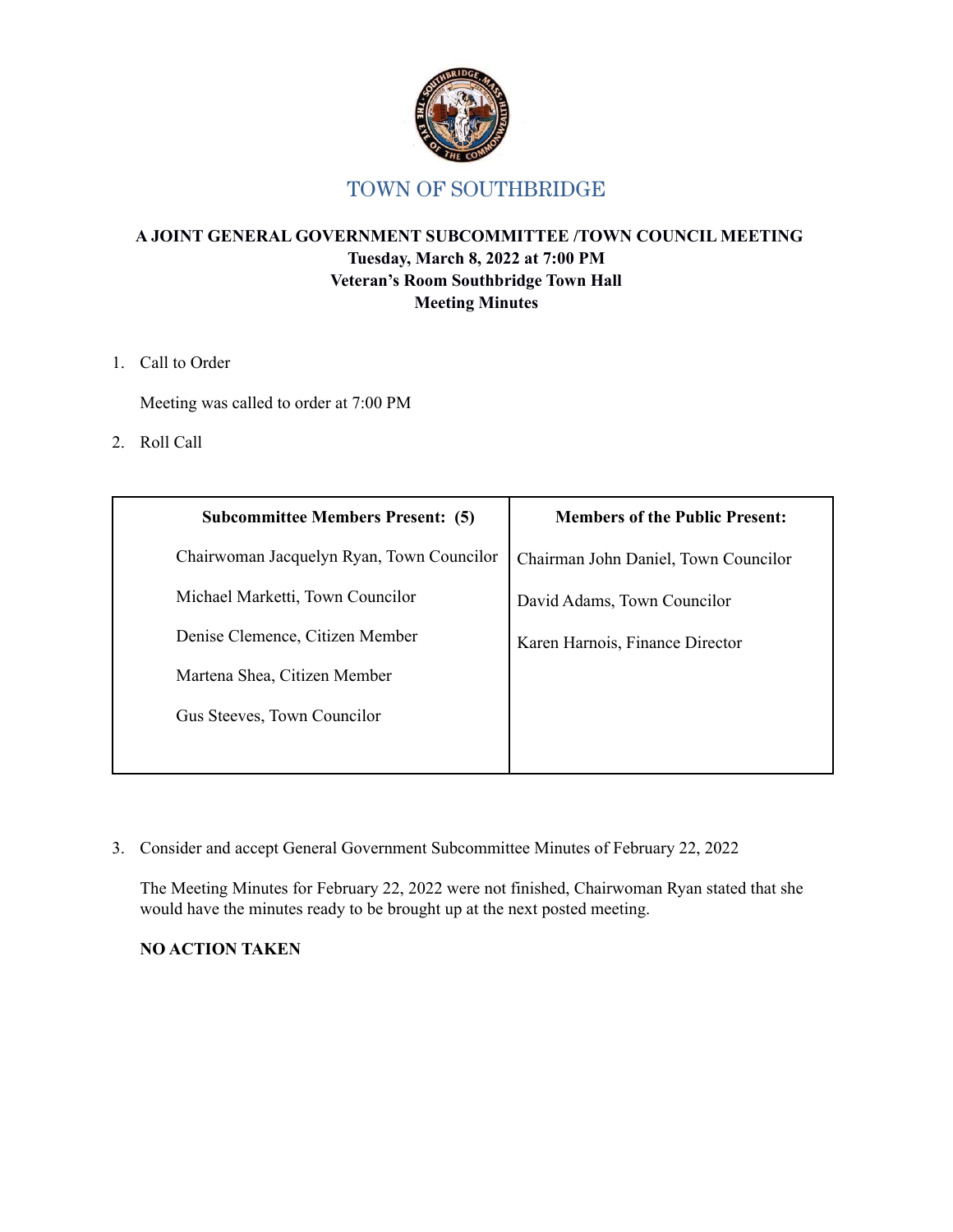

4. Discuss a transfer for \$71.50 from #001141-571000 Assessor Mileage to #001141-573000 Assessor Dues to cover the increased costs in the dues and recommend to the Town Council for approval.

Finance Director Harnois explained that the new Town Assessor came to her because there had been increases in the cost of some dues to organizations they are members of and did not have enough money in the current line item cover the increases but that the department had savings in the Mileage line item, so there was no increased cost to the town.

MOTION: Recommend that the Town Council transfer for \$71.50 from #001141-571000 Assessor Mileage to #001141-573000 Assessor Dues to cover the increased costs in the dues.

MOTION MADE BY: Councilor Gus Steeves

SECONDED BY: Citizen Member Denise Clemence

MOTION PASSES 5-0, Unanimous of all present

5. Discuss a transfer for \$100.00 from #001159-534100 Cable Advertising to #001159-57300 Cable Dues to allow for membership to MassAccess.org and recommend to the Town Council for approval.

Finance Director Karen Harnois explained that James Cosgrove, Station Manager of the Southbridge Cable Access Department came to her stating the this membership will help with Job postings, equipment, training, etc.

Citizen Member Denise Clemence was happy to see that Mr. Cosgrove was moving forward with this request and saw the benefits it could bring to the department.

MOTION: Recommend that the Town Council transfer for \$100.00 from #001159-534100 Cable Advertising to #001159-57300 Cable Dues to allow for membership to MassAccess.org.

MOTION MADE BY: Councilor Gus Steeves

SECONDED BY: Citizen Member Martena Shea

MOTION PASSES 5-0, Unanimous of all present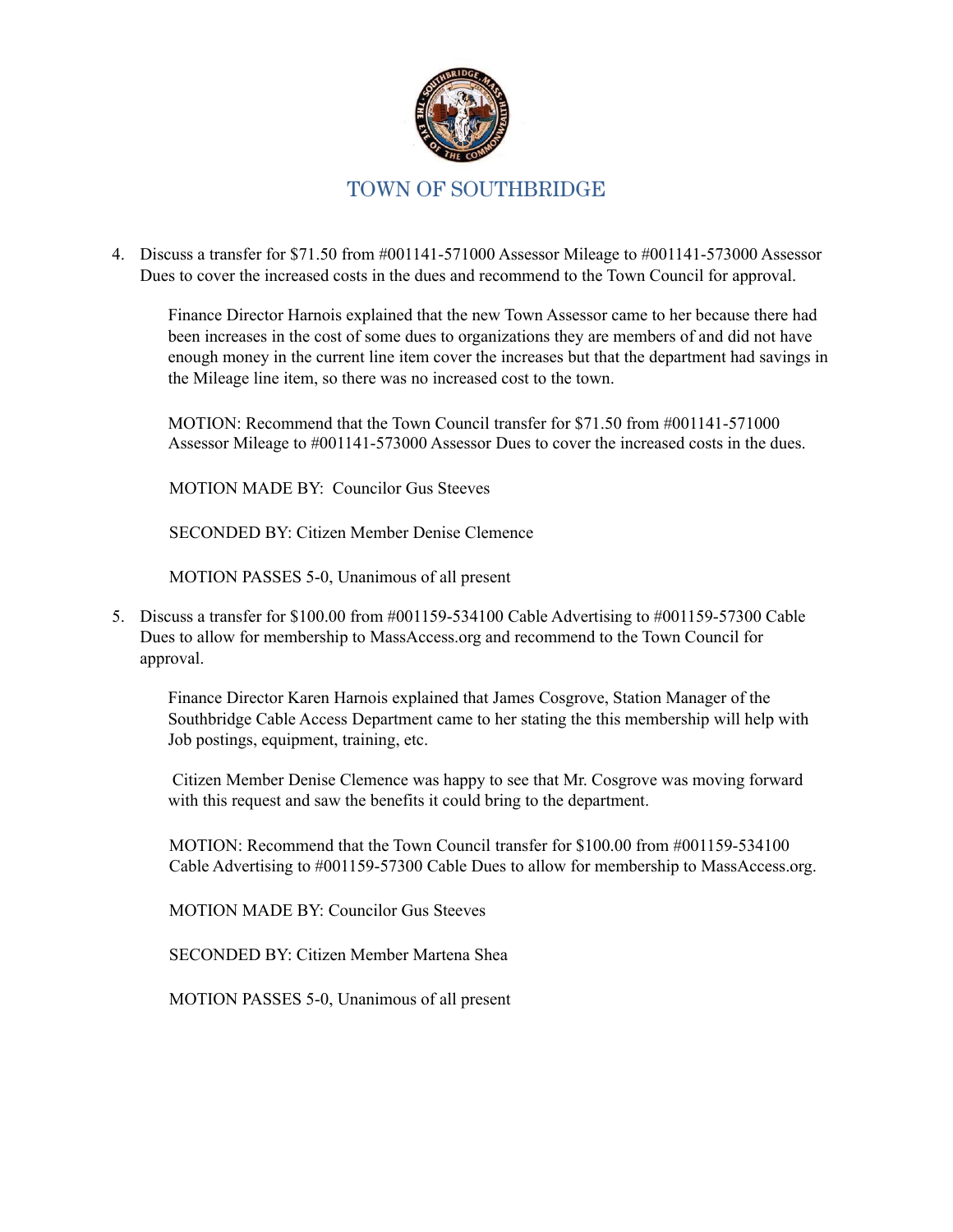

6. Discuss a transfer of \$4,000.00 from #001145.511000 Treasurer/Collector Salaries & Wages to #001145.513000 Treasurer/Collector Overtime due to a staffing shortage in the Collector's Office and recommend to Town Council for approval.

Finance Director Karen Harnois explained that the treasurer's office has been having a little bit of a back up due to an employee leaving the town. There is someone in the office who is willing to put in the overtime to help the office catch up and because the person who left town employment was at the maximum step, there will be cost savings with the new hire and will not have an impact on the tax base.

Councilor Michael Marketti asked if the previous vote by the Town Council to outsource some of the billing meant to alleviate processing times at the Treasurer's office was supposed to stop this backup from occurring. Finance Director Harnois explained that the person lost did more than billing and that the overtime was really more customer counter work and internal processings and that the outsourcing was only used during peak billing periods and not to replace billing work done by the department during the rest of the year.

MOTION: Recommend that the Town Council contract with Roselli, Clark & Associates to provide the Town's audit services for FY23-FY25 as outlined in the audit engagement letter

MOTION MADE BY: Councilor Gus Steeves

SECONDED BY: Citizen Member Martena Shea

MOTION PASSES 5-0, Unanimous of all present

7. Discuss contracting with Roselli, Clark & Associates to provide the Town's audit services for FY23-FY25 as outlined in the audit engagement letter and recommend to Town Council for approval.

Finance Director Karen Harnois explained that we are required by law to have an independent audit done of our financial records annually and that Roselli, Clark & Associates provided a quote for their services after having successfully done Financial Audits for the town in the past, most recently in FY21. Finance Director Karen Harnois feels confident that they will continue to do an exemplary job and will expect a presentation on FY21's audit shortly. She also explained that Previous auditors were not as experienced and communicative during the audit and that Roselli, Clark & Associates didn't have these issues when doing our recent audits.

Finance Director Karen Harnois also explained that the gradual increases are not as shocking as she expected them to be considering they kept us at a lower flat rate for the last couple of years. So she felt comfortable going forward with the amount they requested. Finance Director Karen Harnois also went on to explain that the Financial Audit will be larger then what is being